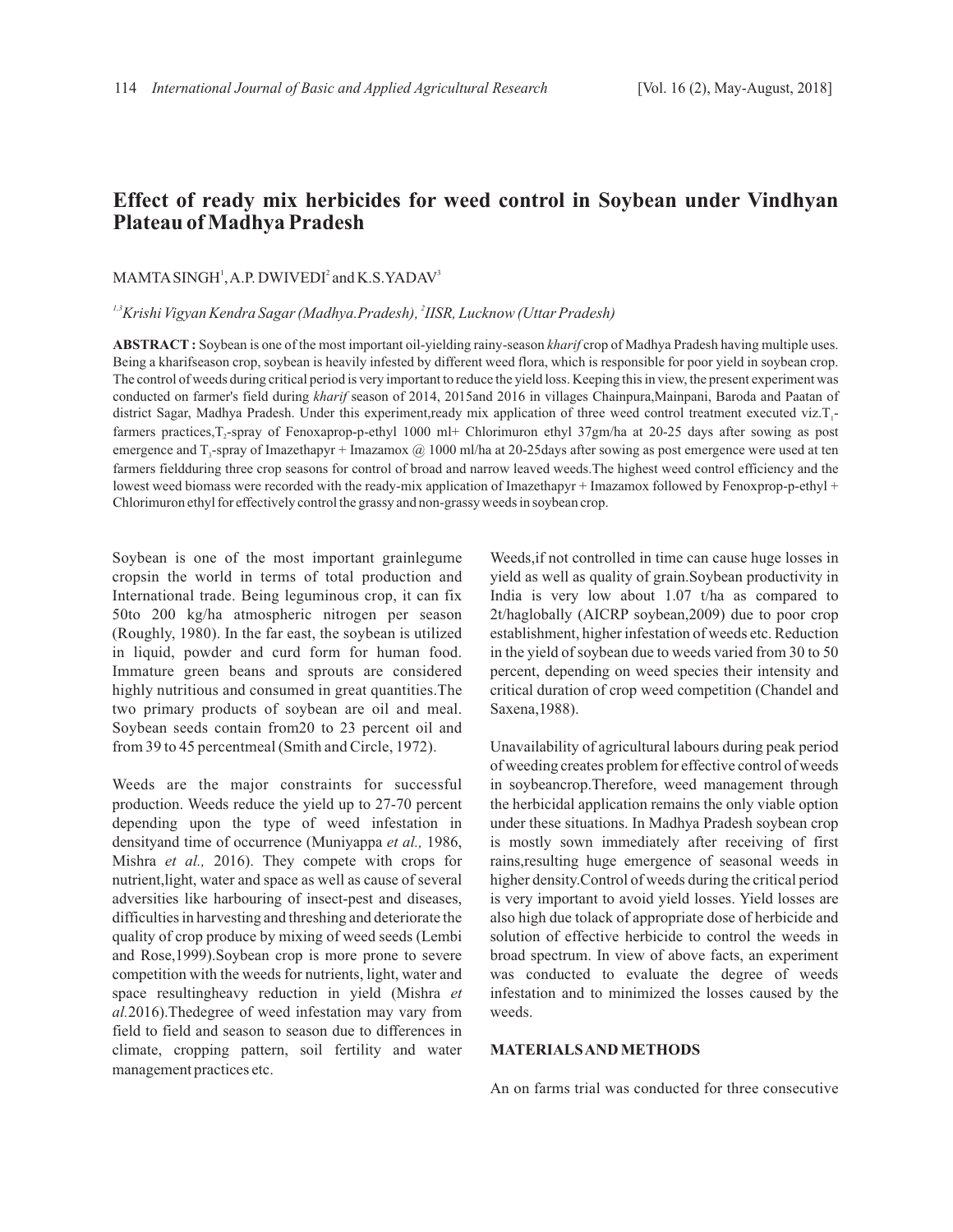years during *kharif* 2014-2016 in four villages i.e. Chainpura, Mainpani, Baroda and Paatan in Sagar district of Madhya Pradesh. The soil of experimental fieldswas medium black in all the villages. The soybean variety JS-93-05 was used for sowing in the trial. Three methods of weed control were tested viz. $T_1$ -farmers practices (use of Imazethapyr with improper dose and time of application),  $T_2$ -spray of Fenoxaprop-p-ethyl 1000 ml+ Chlorimuron ethyl 37gm/ha at 20-25 days after sowing as post emergence and  $T_3$ -spray of Imazethapyr + Imazamox $\omega$  1000 ml/ha at 20-25 days after sowing as post emergence were used at ten farmers fieldduring three crop seasons for control of broad and narrow leaved weeds. Recommended package and practices was followed to grow the experimental crop. Thinning to maintain the optimum plant population (i.e. 0.4million plants/ha) was completed at 20 days after sowing in all the three years. Observations were recorded as weeds/m<sup>2</sup>, number of pods/plants, grain yield (q/ha)and economics of the crop. Herbicide were sprayed with flat fan nozzle. Yield attributing characters were recorded on five plants per plot.

## **RESULTS AND DISCUSSION**

#### *Weed density*

Before the application of herbicide plot was mainly mixed flora of weed viz. *Echinochloaspp, Dactylocteniuma egypticum*,*Cyperusrotundus*,*Celosia argentea*,*Portulaca* *oleracea*, *Phyllanthus niruri*, *Parthenium histerophorus* etc. Their occurrence and intensity varied in different treatments of different herbicides and farmers practices at different growth stages. The highest weed infestation was recorded in the plots where farmers itself adopt the practice as weed control.

The weed intensity of all species significantly reducedby the application of different herbicides during all the years applied as post emergence (table 1).Application of ready mix herbicide i.e. Imazethapyr +Imazamox@1000ml/ha at 20-25 DAS recorded significantlythe lowest weed populationof grassy as well non-grassy weeds followed by application of Fenoxaprop -p-ethyl + Chloromuron ethyl. Similar result was also reported byGirothia and Thakur (2006) and Kushwah and Vyas (2005). Tiwari *et al.* (2007) also reported that application of post emergence herbicide in soybean gave effective control over the grassy weeds.

## *Effect on yield*

All the herbicidal treatments produced significantly higher pods/plant and seed yield than the practice followed by farmers due to use of ready mix herbicide with appropriate time.The maximum number of pods /plants were recordedunder application of Imazethapyr + Imazamox @ 1000 ml/ha followed by Fenoxprop –pethyl (1000 ml)+ Chlorimuron ethyl (37 gm/ha). Pooled average of three years revealed that the weed control

**Table 1: Effect of weed control treatments on weeds and grain yield**

| <b>Particulars</b>                                                              | Weed Density $(N_0/m^2)$ |      |      | Pods/plant (No.) |      |      | Seed Yield (q/ha) |      |      | Mean            | Yield                                |
|---------------------------------------------------------------------------------|--------------------------|------|------|------------------|------|------|-------------------|------|------|-----------------|--------------------------------------|
| Year                                                                            | 2014                     | 2015 | 2016 | 2014             | 2015 | 2016 | 2014              | 2015 | 2016 | Yield<br>(q/ha) | <b>Increase</b><br>over FP<br>$(\%)$ |
| T, FP                                                                           | 130                      | 123  | 136  | 26               | 23   | 24   | 6.18              | 4.72 | 5.19 | 5.36            | $\overline{\phantom{0}}$             |
| T, Fenoxaprop-p-ethyl+Chlorimuron<br>ethyl $(1000 \text{ ml}+37 \text{ gm/ha})$ | 76                       | 94   | 112  | 34               | 30   | 34   | 7.39              | 6.55 | 6.82 | 6.82            | 27.24                                |
| T <sub>3</sub> Imazethapyr <sup>+</sup> Imezamox<br>$100$ gm ai.1000 ml/ha      | 62                       | 76   | 73   | 37               | 35   | 37   | 7.76              | 7.02 | 7.00 | 7.26            | 35.45                                |

## **Table 2: Economic performance of the On-Farm Trial**

| <b>Particulars</b>                                                                    | Cost of cultivation (Rs) Gross Returns (Rs) |       |       |             |       |       | <b>Net Returns (Rs)</b> |             |      | <b>B:C</b> ratio |      |      |
|---------------------------------------------------------------------------------------|---------------------------------------------|-------|-------|-------------|-------|-------|-------------------------|-------------|------|------------------|------|------|
| Year                                                                                  | 2014                                        | 2015  | 2016  | 2014        | 2015  | 2016  | 2014                    | 2015        | 2016 | 2014             | 2015 | 2016 |
| T, FP                                                                                 | 11000                                       | 12000 | 10500 | 21630       | 18880 | 15570 | 10630                   | 6880        | 5070 | 1.97             | 1.57 | 1.48 |
| $T2$ Fenoxaprop-p-ethyl+<br>Chlorimuron ethyl<br>$(1000 \text{ ml}+37 \text{ gm/ha})$ | 12800                                       | 13800 | 12000 | 25865 26200 |       | 19560 |                         | 13065 12400 | 7560 | 2.02             | 1.89 | 1.63 |
| $T3$ Imazethapyr+ Imezamox<br>$100$ gm ai.1000 ml/ha                                  | 13100                                       | 13300 | 12250 | 27160       | 28082 | 21000 |                         | 14060 14780 | 8750 | 2.07             | 2.11 | 171  |